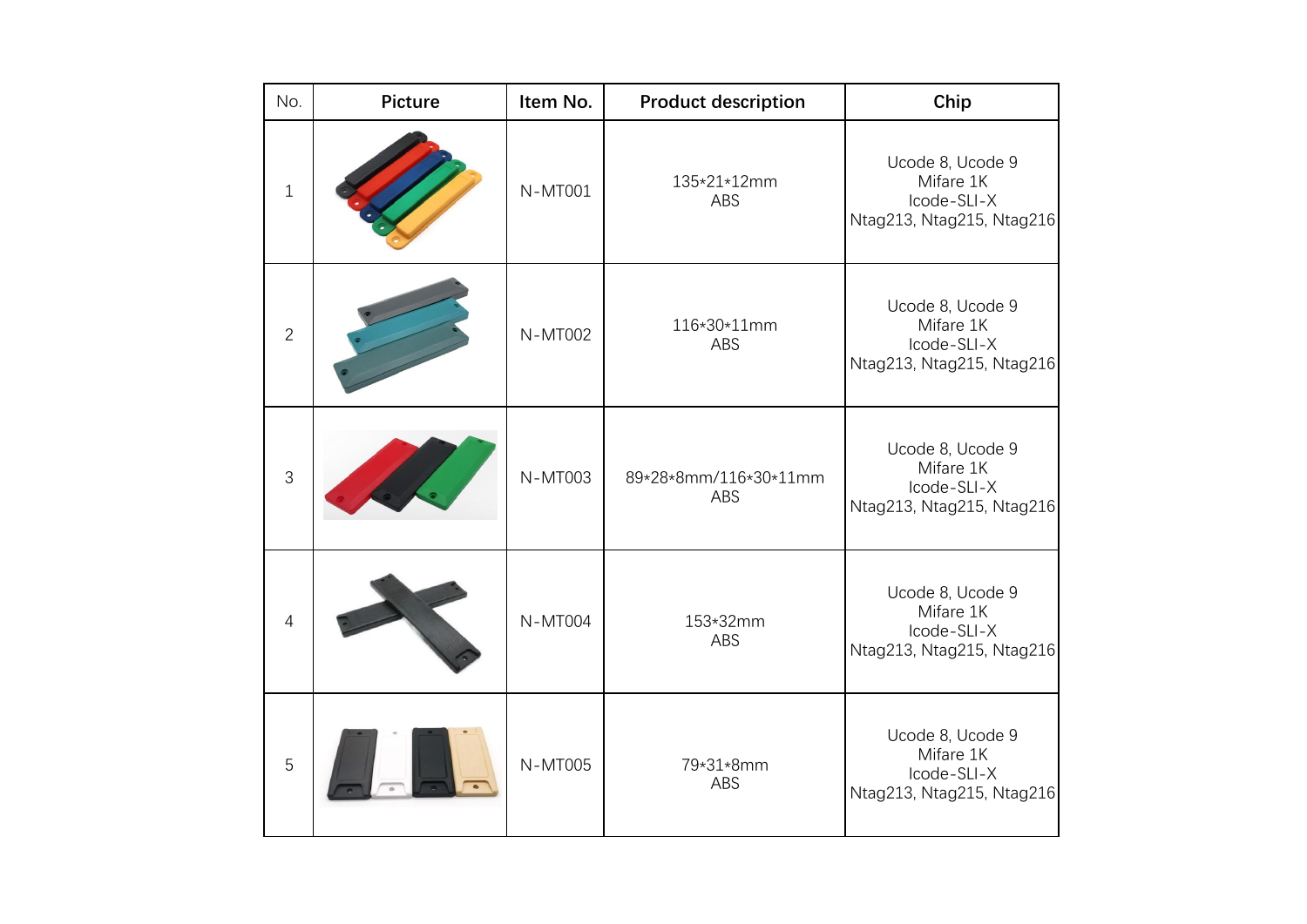| 6              | N-MT006        | 100*22*20mm<br>ABS                                                                                         | Ucode 8, Ucode 9<br>Mifare 1K<br>Icode-SLI-X<br>Ntag213, Ntag215, Ntag216 |
|----------------|----------------|------------------------------------------------------------------------------------------------------------|---------------------------------------------------------------------------|
| $\overline{7}$ | <b>N-MT007</b> | Power tool management ABS<br>electronic tag high temperature<br>resistance<br>30*30*6 mm                   | Impinj M6                                                                 |
| 8              | <b>N-MT008</b> | Ceramic anti-metal RFID tag<br>48x36x7.5mm, 24*19*5mm<br>Packaging material: ceramic +<br>special material | Ucode 8, Ucode 9<br>Mifare 1K<br>Icode-SLI-X<br>Ntag213, Ntag215, Ntag216 |
| 9              | N-MT009        |                                                                                                            | Ucode 8, Ucode 9<br>Mifare 1K<br>Icode-SLI-X<br>Ntag213, Ntag215, Ntag216 |
| 10             | N-MT010        | 865-928MHz RFID UHF Metal<br>Mounted Tag Lock Tag<br>Size: 58*18*18mm<br>Weight: 22g                       | Ucode 8, Ucode 9<br>Mifare 1K<br>Icode-SLI-X<br>Ntag213, Ntag215, Ntag216 |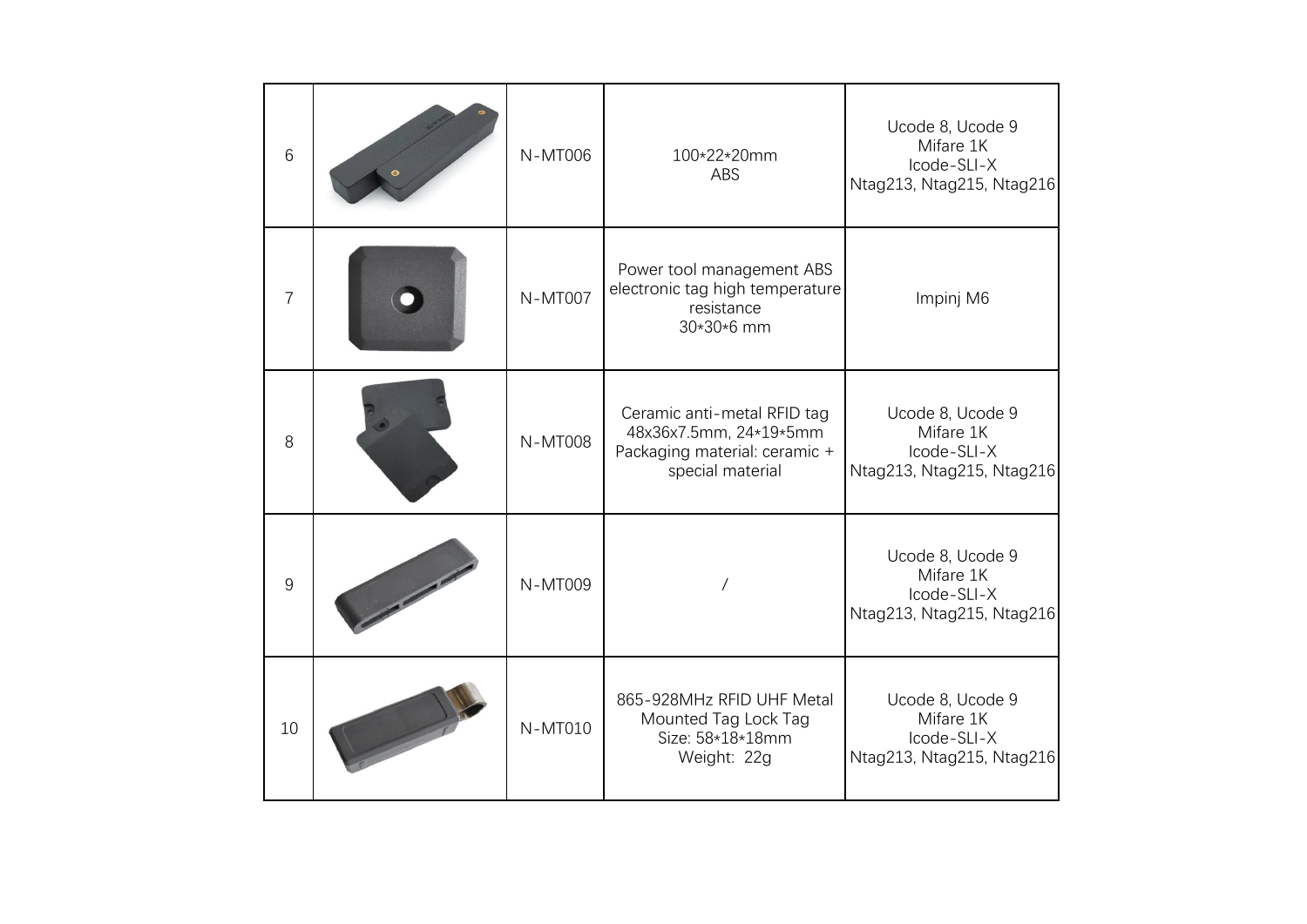| 11 | $\blacksquare$ | N-MT011 | 73*42*14mm<br>Material: 304steel+PPS<br>Weight: 82g | Ucode 8, Ucode 9<br>Mifare 1K<br>Icode-SLI-X<br>Ntag213, Ntag215, Ntag216 |
|----|----------------|---------|-----------------------------------------------------|---------------------------------------------------------------------------|
| 12 |                | N-MT012 |                                                     | Ucode 8, Ucode 9<br>Mifare 1K<br>Icode-SLI-X<br>Ntag213, Ntag215, Ntag216 |
| 13 |                | N-MT013 | $30*15mm$<br>PPS/PA66<br>Weight: 7g                 | Ucode 8, Ucode 9                                                          |
| 14 |                | N-MT014 | $\sqrt{2}$                                          | Ucode 8, Ucode 9                                                          |
| 15 |                | N-MT015 | $\sqrt{2}$                                          | Ucode 8, Ucode 9                                                          |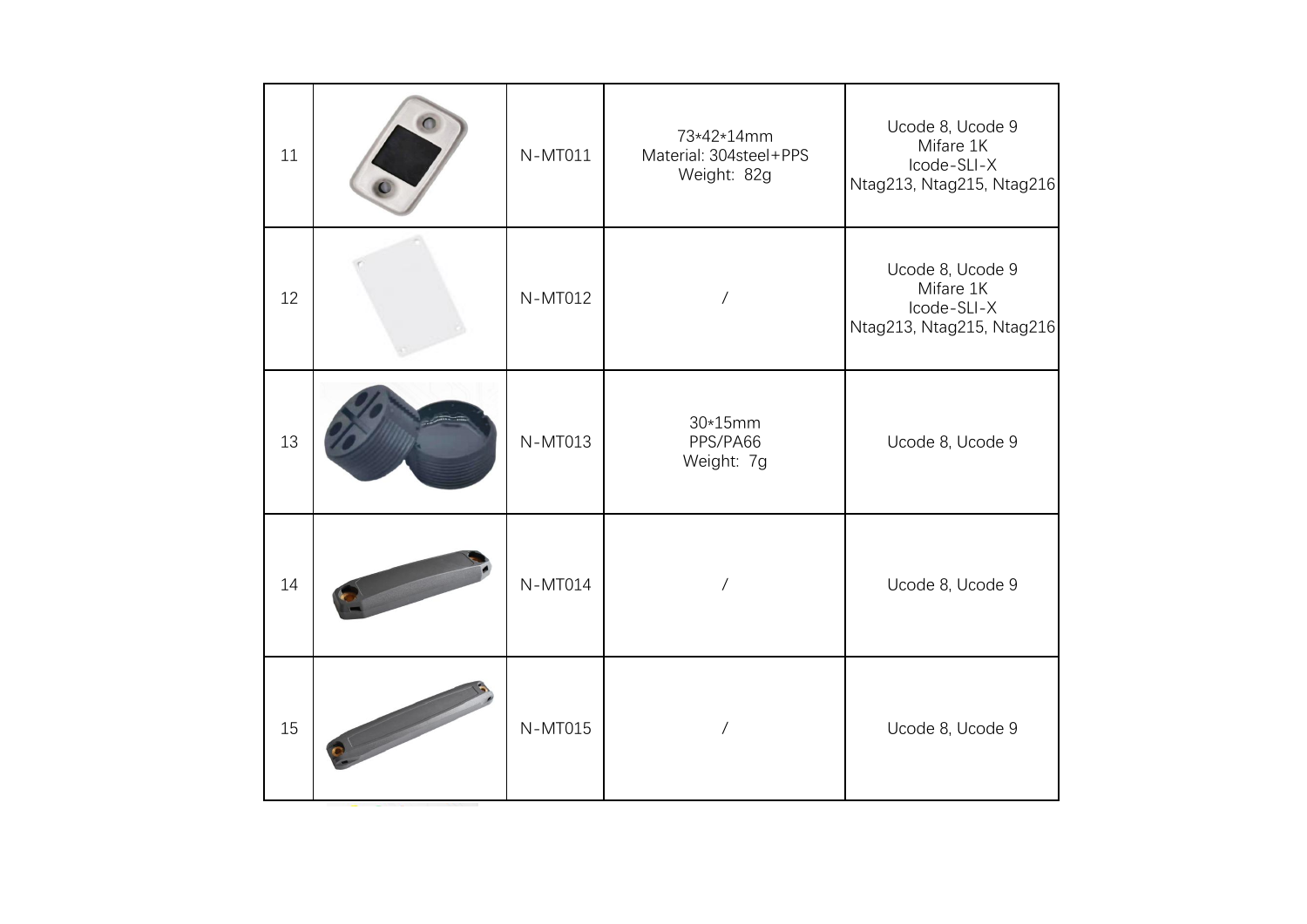| 16 | N-ZT001 | 88*28*3.6mm<br>ABS+PA66<br>Weight: 16g | Ucode 8, Ucode 9<br>Mifare 1K<br>Icode-SLI-X<br>Ntag213, Ntag215, Ntag216 |
|----|---------|----------------------------------------|---------------------------------------------------------------------------|
| 17 | N-ZT002 | 68*24*3.6mm<br>ABS+PA66<br>Weight: 7g  | Ucode 8, Ucode 9<br>Mifare 1K<br>Icode-SLI-X<br>Ntag213, Ntag215, Ntag216 |
| 18 | N-ZT003 | 50*40*4mm<br>ABS+PA66<br>Weight: 7g    | Ucode 8, Ucode 9<br>Mifare 1K<br>Icode-SLI-X<br>Ntag213, Ntag215, Ntag216 |
| 19 | N-ZT006 | 53*53*4.2mm<br>ABS+PA66<br>Weight: 13g | Ucode 8, Ucode 9<br>Mifare 1K<br>Icode-SLI-X<br>Ntag213, Ntag215, Ntag216 |
| 20 | N-ZT007 | 33*23*3.5mm<br>ABS+PA66<br>Weight: 13g | Ucode 8, Ucode 9<br>Mifare 1K<br>Icode-SLI-X<br>Ntag213, Ntag215, Ntag216 |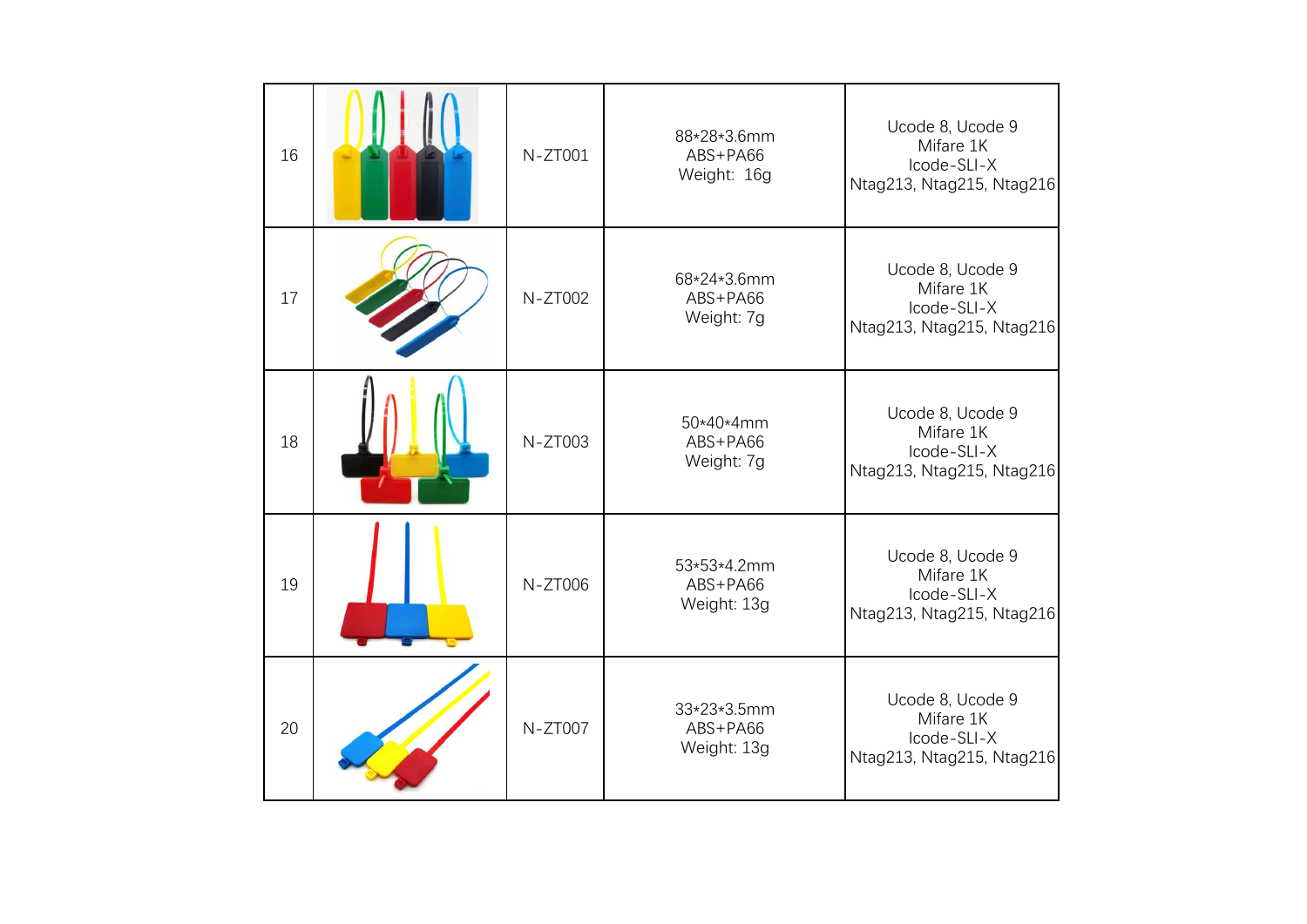| 21 |               | N-ZT008        | $\varphi$ 29*4mm<br>ABS+PA66<br>Weight: 4g    | Impinj M4, Impinj R6<br>Mifare 1K<br>Icode-SLI-X<br>Ntag213, Ntag215, Ntag216 |
|----|---------------|----------------|-----------------------------------------------|-------------------------------------------------------------------------------|
| 22 |               | <b>N-ST001</b> | 44*45*5mm<br>ABS+steel wire<br>Weight: 20g    | Impinj M4, Impinj R6<br>Mifare 1K<br>Icode-SLI-X<br>Ntag213, Ntag215, Ntag216 |
| 23 |               | <b>N-ST002</b> | 45*29*8.5mm, line: 350mm                      | Impinj M4, Impinj R6<br>Mifare 1K<br>Icode-SLI-X<br>Ntag213, Ntag215, Ntag216 |
| 24 | <b>NIERIN</b> | <b>N-ST003</b> | 36*42*4mm<br>ABS+steel wire<br>Weight: 20g    | Impinj M4, Impinj R6<br>Mifare 1K<br>Icode-SLI-X<br>Ntag213, Ntag215, Ntag216 |
| 25 |               | <b>N-ST004</b> | 60*28*13.5mm<br>ABS+steel wire<br>Weight: 17g | Impinj M4, Impinj R6<br>Mifare 1K<br>Icode-SLI-X<br>Ntag213, Ntag215, Ntag216 |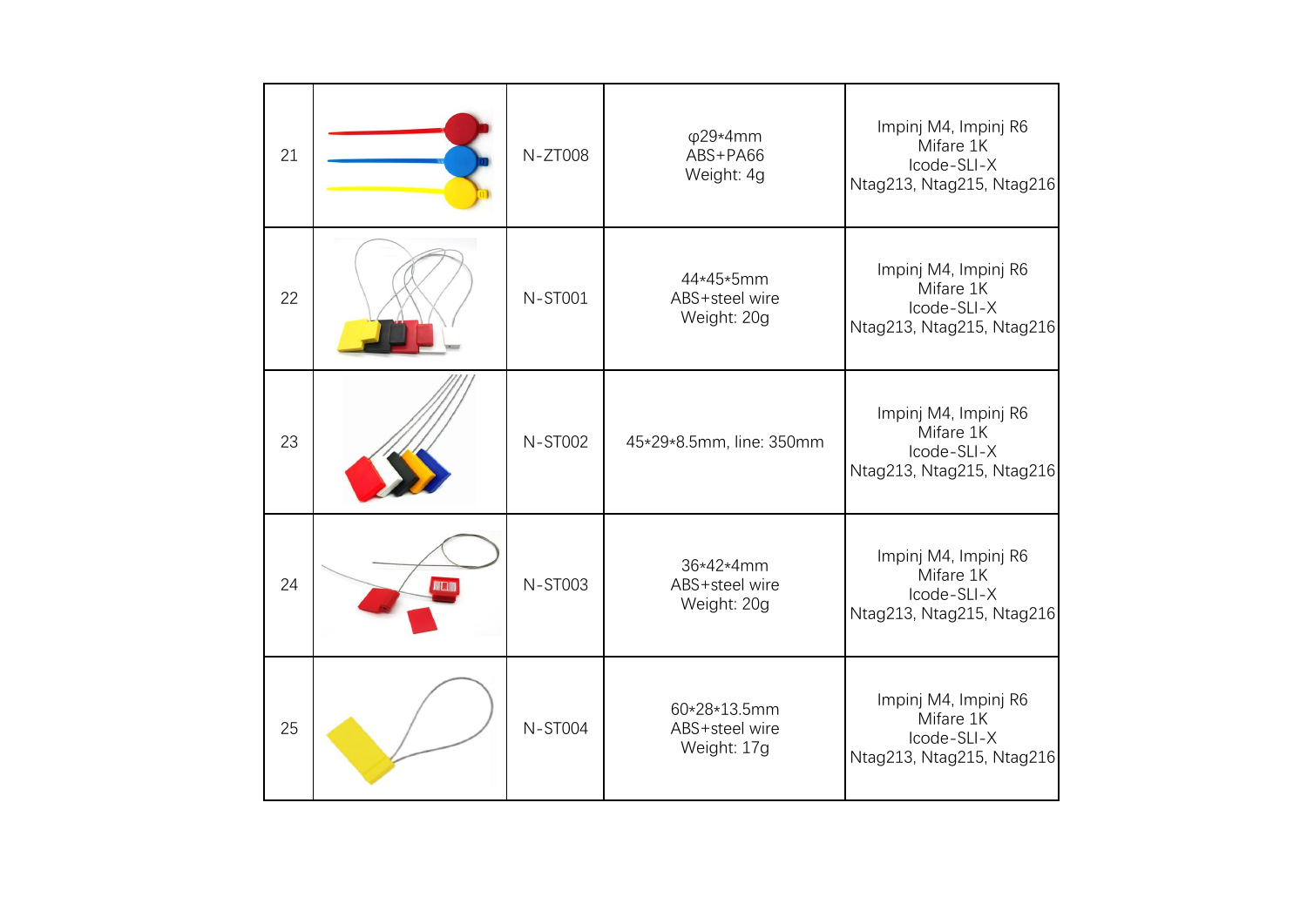| 26 | N-ST005        | 80*30*5mm<br>ABS+steel wire<br>Weight: 20g                | Ucode 8, Ucode 9<br>Mifare 1K<br>Icode-SLI-X<br>Ntag213, Ntag215, Ntag216     |
|----|----------------|-----------------------------------------------------------|-------------------------------------------------------------------------------|
| 27 | <b>N-ST006</b> | 41*28*13mm<br>ABS+steel wire<br>Weight: 17g               | Impinj M4, Impinj R6<br>Mifare 1K<br>Icode-SLI-X<br>Ntag213, Ntag215, Ntag216 |
| 28 | <b>N-CT001</b> | 14/18/20/22/24/28/30*2.3mm<br>PPS<br>Weight: 1.3g         | Ucode 8, Ucode 9<br>Mifare 1K<br>Icode-SLI-X<br>Ntag213, Ntag215, Ntag216     |
| 29 | <b>N-CT002</b> | 40*3mm, hole 5mm<br>PPS<br>Weight: 9g                     | Ucode 8, Ucode 9<br>Mifare 1K<br>Icode-SLI-X<br>Ntag213, Ntag215, Ntag216     |
| 30 | <b>N-CT003</b> | φ25/30/35/40/45/52*8mm, hole<br>5mm<br>ABS<br>Weight: 10g | Ucode 8, Ucode 9<br>Mifare 1K<br>Icode-SLI-X<br>Ntag213, Ntag215, Ntag216     |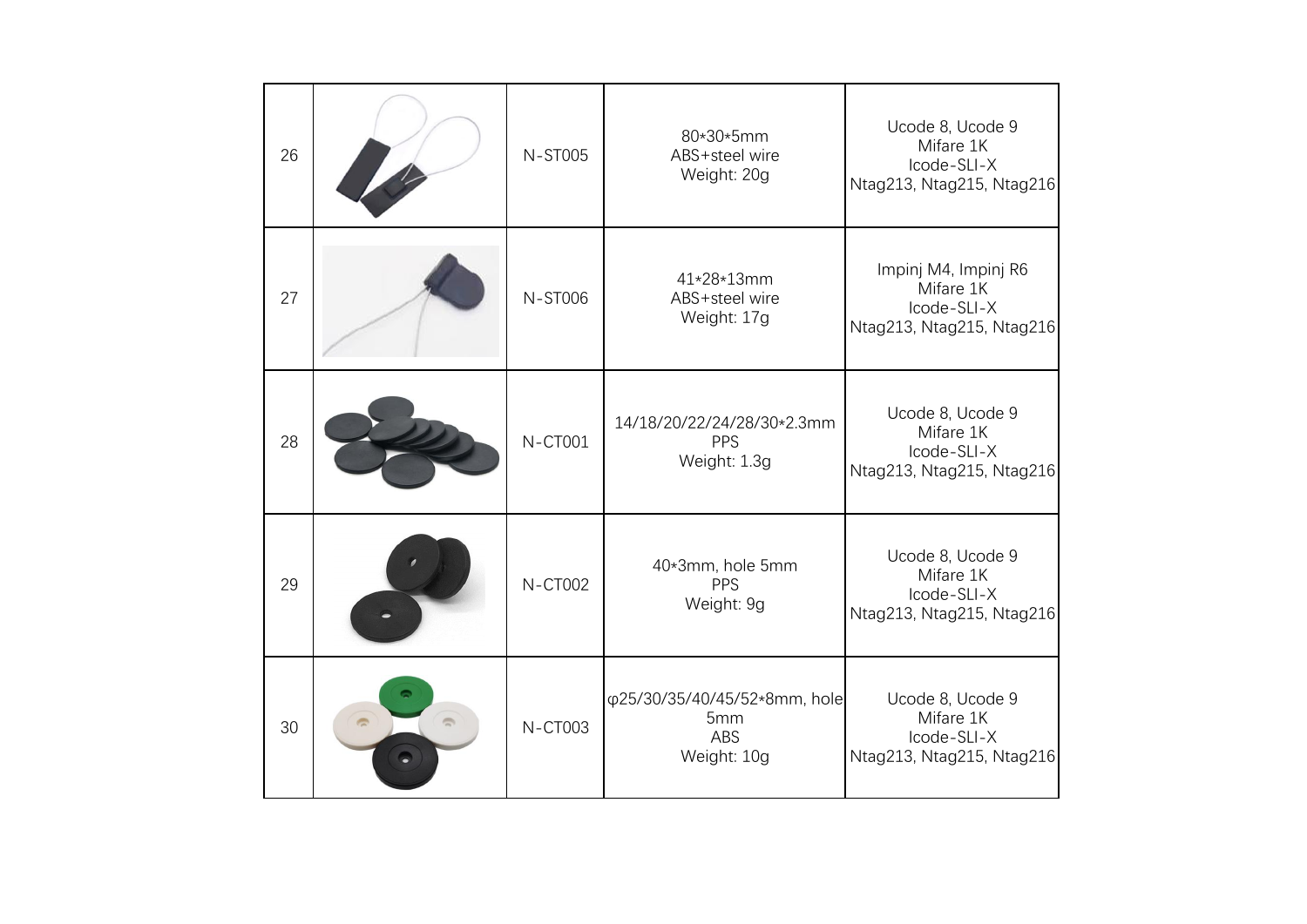| 31 |       | N-HT004-1      | φ25/30/35/40/45/52*8mm, hole<br>5mm<br>ABS<br>Weight: 10g        | Ucode 8, Ucode 9<br>Mifare 1K<br>Icode-SLI-X<br>Ntag213, Ntag215, Ntag216            |
|----|-------|----------------|------------------------------------------------------------------|--------------------------------------------------------------------------------------|
| 32 | 9448A | N-HT004-2      | φ25/30/35/40/45/52*8mm, hole<br>5mm<br><b>ABS</b><br>Weight: 10g | Impinj R6<br>Mifare 1K<br>Icode-SLI-X<br>Ntag213, Ntag215, Ntag216<br>EM4100, EM4200 |
| 33 |       | <b>N-CT004</b> | 45*2.5mm<br>ABS<br>Weight: 4g                                    | Impinj R6<br>Mifare 1K<br>Icode-SLI-X<br>Ntag213, Ntag215, Ntag216<br>EM4100, EM4200 |
| 34 |       | <b>N-CT005</b> | 15/20/25.5*3mm, hole 2mm<br>ABS<br>Weight: 4g                    | Ucode 8, Ucode 9<br>Mifare 1K<br>Icode-SLI-X<br>Ntag213, Ntag215, Ntag216            |
| 35 |       | <b>N-CT006</b> | 35*3.6mm, hole 4mm<br>ABS<br>Weight: 3g                          | Impinj R6<br>Mifare 1K<br>Icode-SLI-X<br>Ntag213, Ntag215, Ntag216<br>EM4100, EM4200 |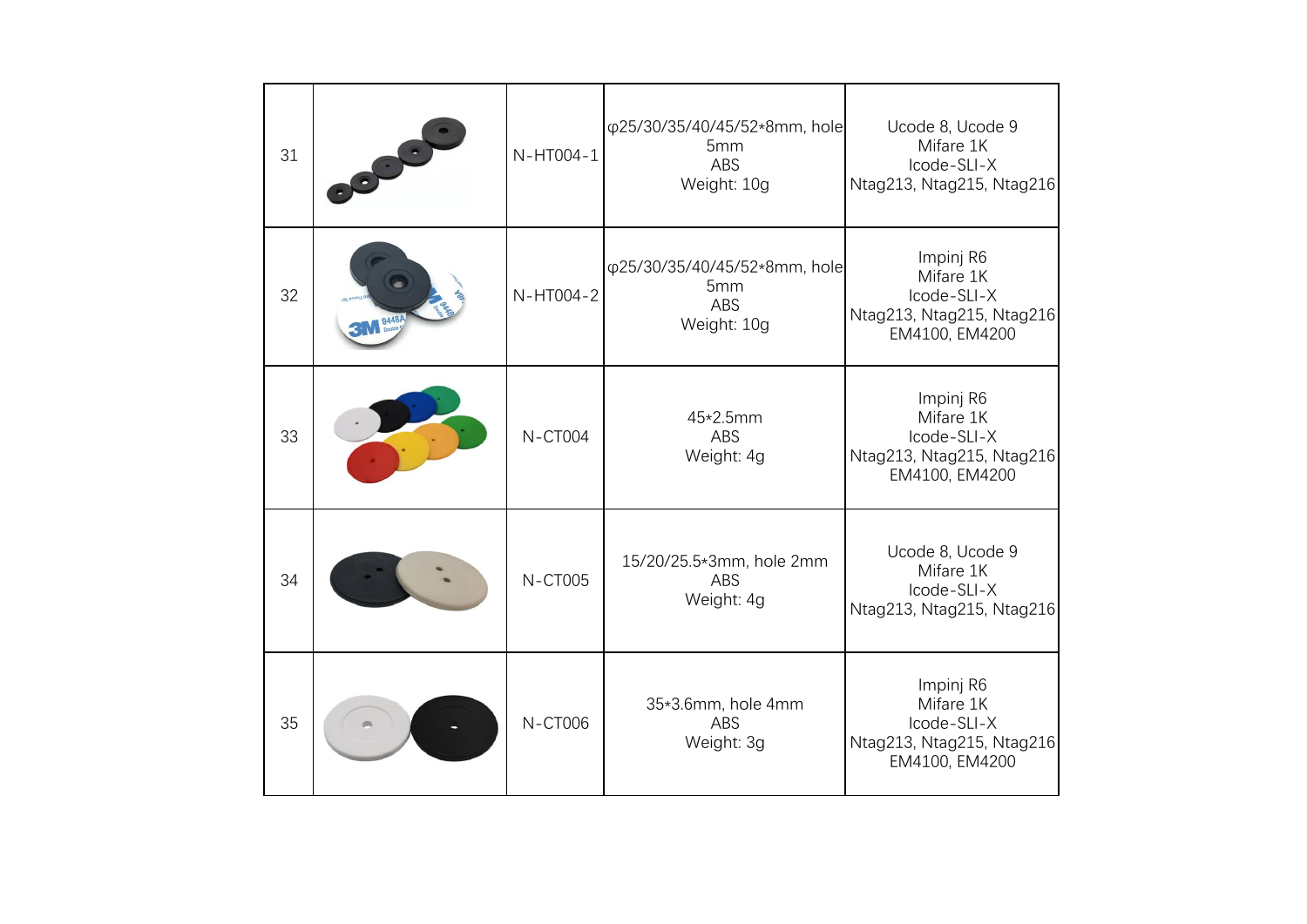| 36 | <b>N-CT007</b> | 30*4.5mm, hole 5mm<br>ABS<br>Weight: 3g                         | Impinj R6<br>Mifare 1K<br>Icode-SLI-X<br>Ntag213, Ntag215, Ntag216<br>EM4100, EM4200 |
|----|----------------|-----------------------------------------------------------------|--------------------------------------------------------------------------------------|
| 37 | <b>N-CT008</b> | 25*4.3mm, hole 5mm<br>ABS<br>Weight: 2g                         | Impinj R6<br>Mifare 1K<br>Icode-SLI-X<br>Ntag213, Ntag215, Ntag216<br>EM4100, EM4200 |
| 38 | <b>N-CT009</b> | 30*2.8mm<br>ABS<br>Weight: 2g                                   | Impinj R6<br>Mifare 1K<br>Icode-SLI-X<br>Ntag213, Ntag215, Ntag216<br>EM4100, EM4200 |
| 39 | <b>N-CT010</b> | 66*53*7.5mm<br><b>ABS</b><br>Weight: 14g                        | Impinj R6<br>Mifare 1K<br>Icode-SLI-X<br>Ntag213, Ntag215, Ntag216<br>EM4100, EM4200 |
| 40 | <b>N-AT001</b> | 1.25*7/1.4*8/2.12*8/2.12*12mm<br><b>Bioglass</b><br>Weight: 14g | EM4305, EM4100                                                                       |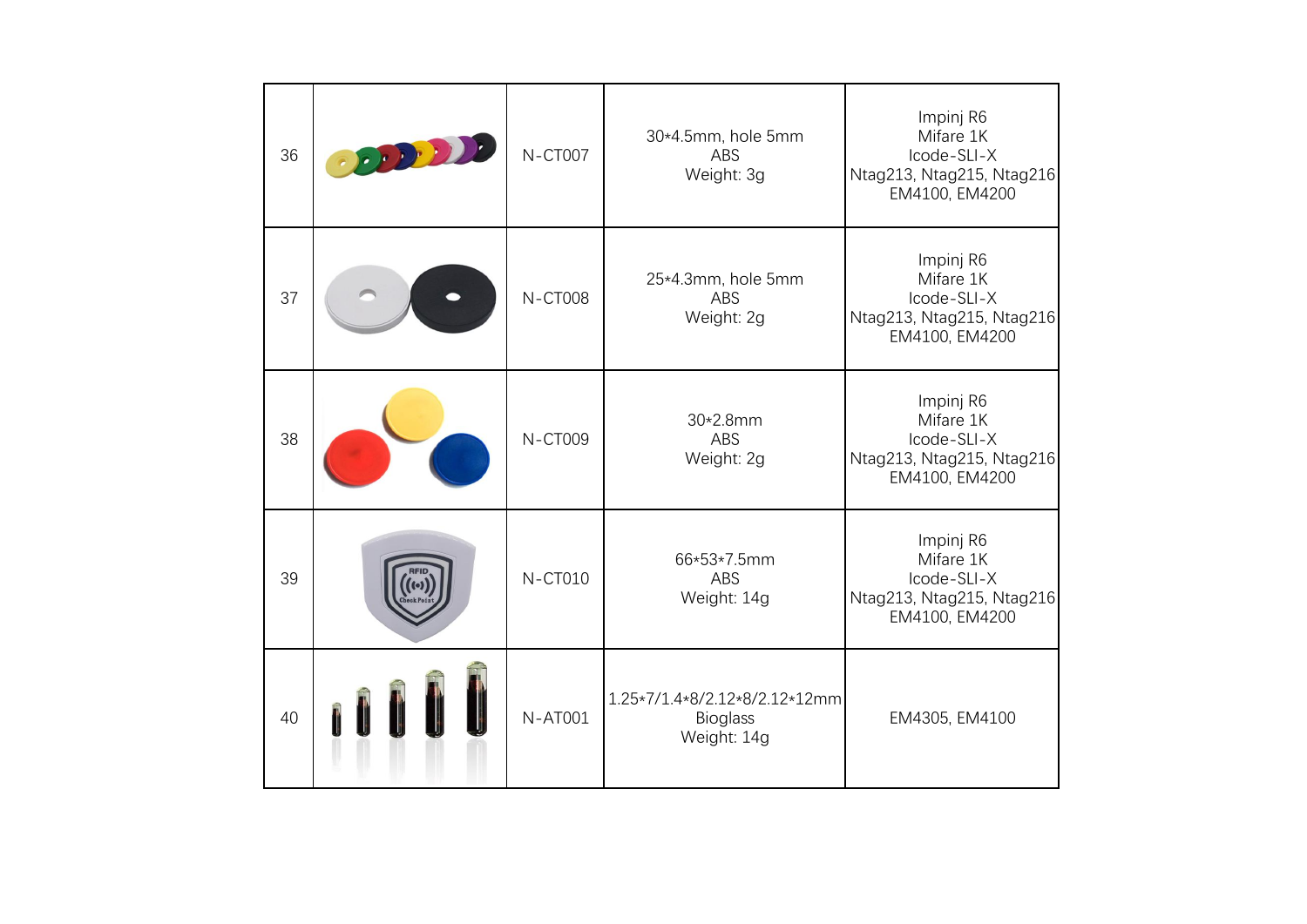| 41 | <b>N-AT002</b> | 120*45mm<br>Weight: 14g                | $\prime$                                                                  |
|----|----------------|----------------------------------------|---------------------------------------------------------------------------|
| 42 | <b>N-AT003</b> | ф30*15mm, 30mm<br>Material: TPU        | Ucode 8, Ucode 9<br>Mifare 1K<br>Icode-SLI-X<br>Ntag213, Ntag215, Ntag216 |
| 43 | <b>N-AT004</b> | 101*76mm, 30mm<br>Material: TPU        | Ucode 8, Ucode 9<br>Mifare 1K<br>Icode-SLI-X<br>Ntag213, Ntag215, Ntag216 |
| 44 | <b>N-AT005</b> |                                        | Ucode 8, Ucode 9<br>Mifare 1K<br>Icode-SLI-X<br>Ntag213, Ntag215, Ntag216 |
| 45 | <b>N-AT006</b> | 28*41*6mm<br>PPS/PA66/PC<br>Weight: 3g | Ucode 8, Ucode 9<br>Mifare 1K<br>Icode-SLI-X<br>Ntag213, Ntag215, Ntag216 |